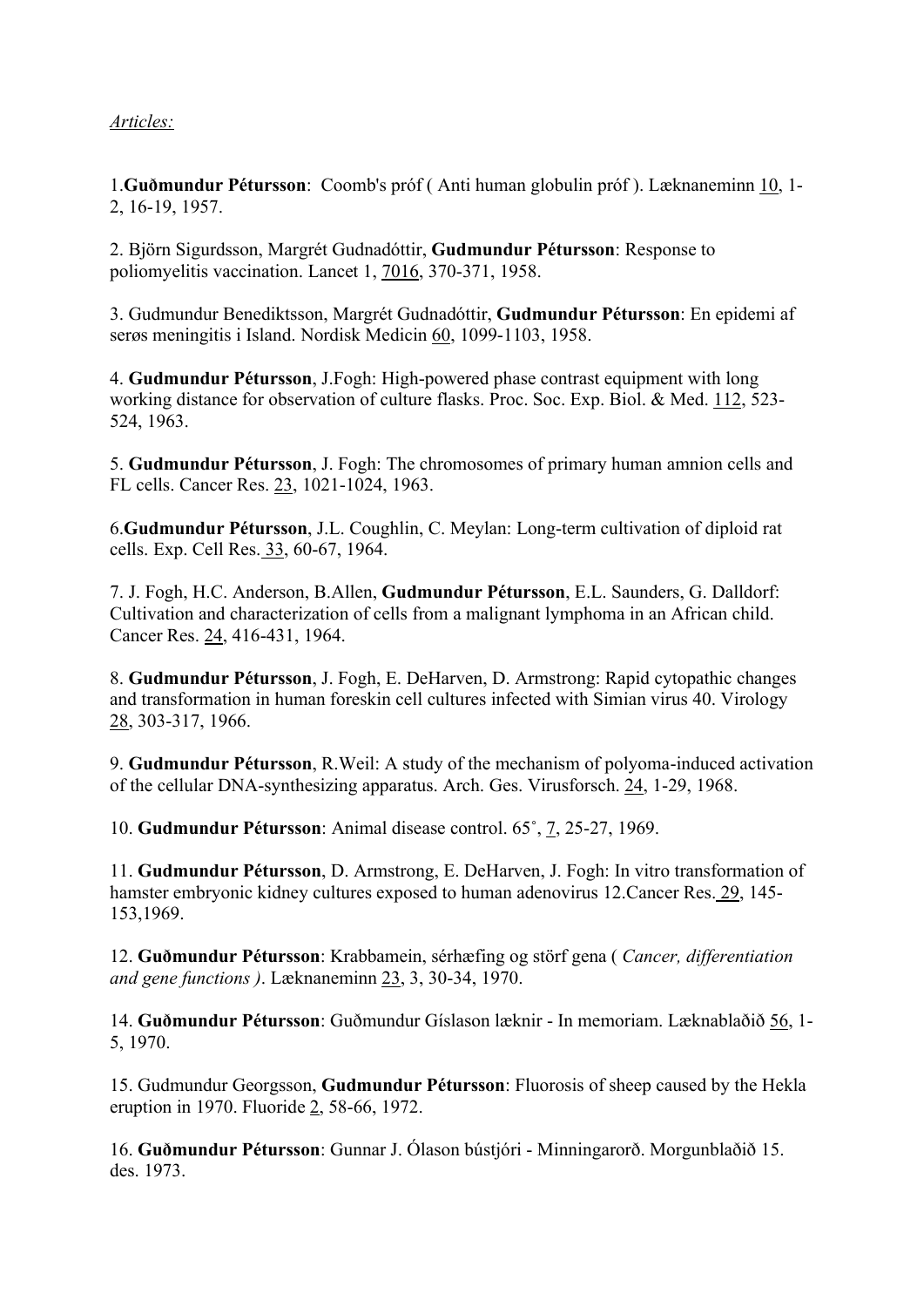17. Guðmundur Pétursson: Notkun tilraunadýra (Animal experimentation). Blað meinatækna 4, 7-11, 1974.

18. Guðmundur Pétursson: Um vandamál smitsjúkdóma í eldisfiski ( Problems with infectious diseases in aquaculture ). Veiðimaðurinn 95, 22-25, 1975.

19. N.J. Friis, Páll A. Pálsson, Gudmundur Pétursson: Mycoplasma ovipneumoniae demonstrated in Icelandic sheep. Acta Vet. Scand. 17, 255-257, 1976.

20. Gudmundur Pétursson, N.Nathanson, Gu›mundur Georgsson, H.S. Panitch, Páll A. Pálsson: Pathogenesis of visna. I. Sequential virological, serological and pathological studies. Lab. Invest. 35, 402-412, 1976.

21. N.Nathanson, H.S. Panitch, Páll A. Pálsson, Gudmundur Pétursson, Gudmundur Georgsson: Pathogenesis of visna. II. Effect of immunosuppression upon early central nervous system lesion. Lab. Invest. 35, 444-451, 1976.

22. H.S. Panitch, Gudmundur Pétursson, Gudmundur Georgsson, Páll A. Pálsson, N. Nathanson: Pathogenesis of visna. III. Immune response to central nervous system antigens in experimental allergic encephalitis and visna. Lab. Invest. 35, 452-460, 1976.

23. Gudmundur Georgsson, Páll A. Pálsson, H.S. Panitch, N. Nathanson, Gudmundur Pétursson: The ultrastructure of early visna lesions. Acta Neuropath. (Berlin) 37, 127-135, 1977.

24. Gudmundur Péturssson: Áhrif mengunar á vatnafiska (*Effects of pollution on fresh* water fish ). Freyr 73, 240-242, 1977.

25. Páll A. Pálsson, Gudmundur Georgsson, Gudmundur Pétursson, N. Nathanson: Experimental visna in Icelandic lambs. Acta Vet. Scand. 18, 122-128, 1977.

26. Gudmundur Georgsson, Gudmundur Péturssson, A. Miller, N. Nathanson, Páll A. Pálsson: Experimental visna in foetal Icelandic sheep. J. Comp. Path. 88, 597-605, 1978.

27. Guðmundur Pétursson: Heila- og mænusigg. Rannsóknir á orsökum og eðli sjúkdómsins ( Multiple sclerosis. Studies on the etiolgy and the nature of the disease ). Afmælisrit. M. S. félag Íslands 10 ára, 5-6, 1978.

28.Gudmundur Pétursson, N Nathanson, Páll A. Pálsson, J. R. Martin, Gudmundur Georgsson: Immunopathogenesis of visna. A slow virus disease of the central nervous system. Acta Neurol. Scand. Suppl. 67, 57, 205-219, 1978.

29.Gudmundur Georgsson, J. R. Martin, Páll A. Pálsson, N. Nathanson, Elsa Benediktsdóttir, Gudmundur Pétursson: An ultrastructural study of the cerebrospinal fluid in visna. Acta Neuropath. ( Berlin ) 48, 39-43, 1979.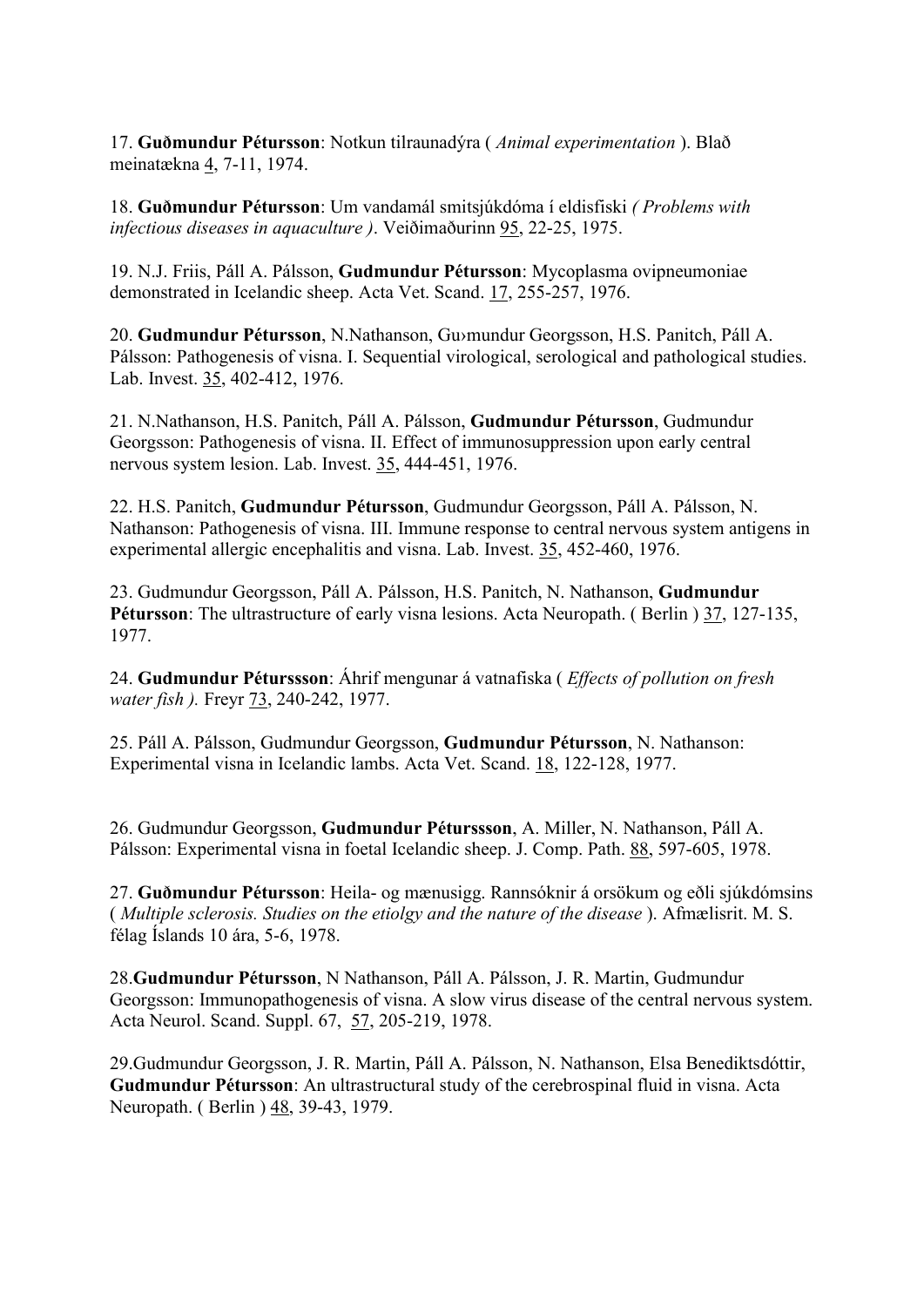30. N.Nathanson, Gudmundur Pétursson, Gudmundur Georgsson, Páll A. Pálsson, J. R. Martin, A. Miller: Pathogenesis of visna IV. Spinal fluid studies. J. Neuropath. Exp. Neurol. 38, 197-208, 1979.

31. Guðmundur Georgsson, Guðmundur Pétursson, Páll A. Pálsson: Flúoreitrun í búfé ( Fluorosis of farm animals ). Ráðunautafundur, 178-187, 1981.

32.Guðmundur Georgsson, Guðmundur Pétursson, Páll A. Pálsson: Flúoreitrun í búfé ( Fluorosis of farm animals ). Freyr, 77, 21, 864-868, 1981.

33. Guðmundur Pétursson: Frá Tilraunastöðinni á Keldum. Læknaneminn 34, 1, 29- 36,1981.

34. Guðmundur Pétursson: Varnir gegn fjallaveiki ( Prophylactive measures against high altitude illness ). Ísalp, 20, 7-9, 1981.

35. N. Nathanson, J.R. Martin, Gudmundur Georgsson, Páll A. Pálsson, Roger E. Lutley, Gudmundur Pétursson: The effect of post-infection immunization on the severity of experimental visna. J. Comp. Path. 91, 2, 185-191, 1981.

36. R. G. Webster, J. Geraci, Gudmundur Pétursson, Karl Skírnisson: Conjunctivitis in human beings caused by influenza virus of seals. New England J. Med. 911, 1981.

37. R. G. Webster, V. S. c, W. J. Bean, K. L. van Wyke, J. R. Geraci, D. J. St. Aubin, Gudmundur Pétursson: Characterization of an influenza A virus from seals. Virology 113, 712-724, 1981.

38. Gudmundur Georgsson, J. R. Martin, J. Klein, Páll A. Pálsson, N. Nathanson, Gudmundur Pétursson: Primary demyelination in visna. An ultrastructural study of Icelandic sheep with clinical signs following experimental infection. Acta Neuropath. ( Berlin ) 57, 171-178, 1982.

39. J.R. Martin, J. Goudswaard, Páll A. Pálsson, Gudmundur Georgsson, Gudmundur Pétursson, J. Klein, N. Nathanson: Cerebrospinal fluid immunoglobulins in sheep with visna, a slow virus infection of the central nervous system. J. Neuroimmunol. 3, 139-148, 1982.

40. Karl Skírnisson, Guðmundur Pétursson: Selafárið 1918 ( An acute epizootic in Icelandic harbor seals in 1918 ). Náttúrufræðingurinn 52, ( 1-4 ), 105-116, 1983.

41. Roger E. Lutley, Gudmundur Pétursson, Páll A. Pálsson, Gudmundur Georgsson, J. Klein, N. Nathanson: Antigenic drift in visna. Variation during long-term infection of Icelandic sheep. J. Gen. Virol. 64, 1433-1440, 1983.

42. J. R. Klein, J. Martin, S. Griffing, N. Nathanson, J. Gorham, D. T. Shen, Gudmundur Pétursson, Gudmundur Georgsson, Páll A. Pálsson, R. Lutley: Precipitating antibodies in experimental visna and natural progressive pneumonia of sheep. Res. Vet. Sci. 38, 129-133, 1985.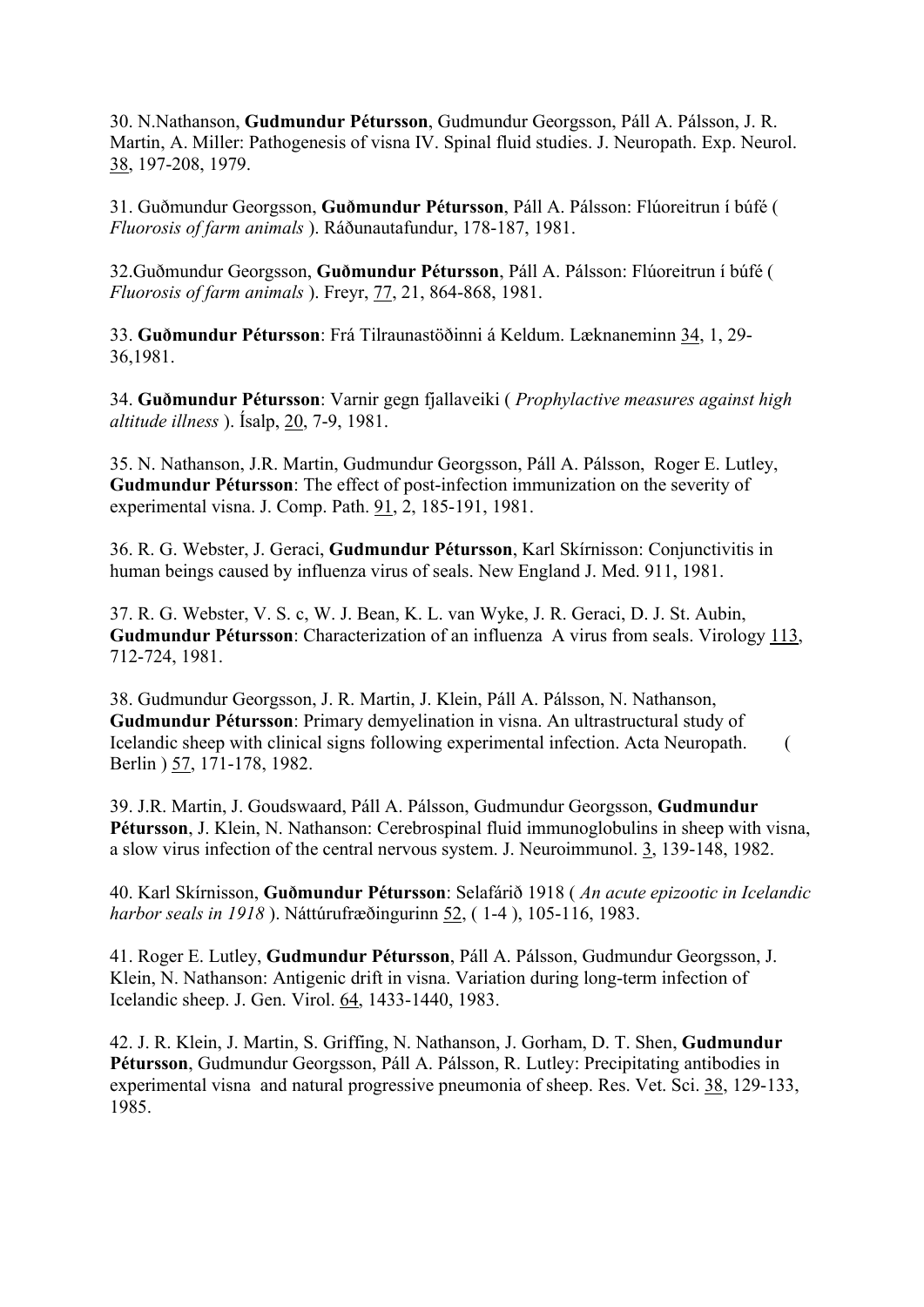43. N. Nathanson, Gudmundur Georgsson, Páll A. Pálsson, J.A. Najjar, R. Lutley, Gudmundur Pétursson: Experimental visna in Icelandic sheep: The prototype lentiviral infection. Rev. Infect. Dis. 7, 1, 75-82, 1985.

44. L. Stowring, A. T. Haase, Gudmundur Pétursson, Gudmundur Georgsson, Páll A. Pálsson, R. Lutley, R. Roos, S. Szuchet: Detection of visna virus antigens and RNA in glial cells in foci of demyelination. Virology 141, 311-318, 1985.

45. Guðmundur Georgsson, Guðmundur Pétursson, Páll A. Pálsson: Afmýlandi veirusýkingar og heila- og mænusigg ( Demyelinating viral infections and multiple sclerosis ). Læknaneminn 38-39, 33-48, 1985-1986.

46. Gudmundur Pétursson, Gudmundur Georgsson, Páll A. Pálsson: Langsomme virusinfektioner og AIDS ( Slow virus infections and AIDS ). Nord. Med. 101, 160-161 and 165, 1986.

47. Gudmundur Georgsson, D. J. Houwers, Kári Stefánsson, Páll A. Pálsson, Gudmundur Pétursson: Immunohistochemical staining of cells in the brain of a patient with acquired immune deficiency syndrome ( AIDS ) with an antibody to visna virus. Acta Neuropath. ( Berlin ) 73, 406-408, 1986.

48. Gudmundur Georgsson, N. Nathanson, Páll A. Pálsson, Gudmundur Péturssson: La visna, prototipo delle infezioni virali lenti. Summa 4, 1, 5-13, 1987.

49.Valgerdur Andrésdóttir, Bergljót Magnadóttir, Ólafur S. Andrésson, Gudmundur Pétursson: Subclasses of IgG from whales. Devel. Comp. Immunol. 11, 801-806, 1987.

50. Magnús T. Gu›mundsson, Guðmundur Pétursson: fiverártindsegg. Ísalp 4, 17-26, 1988.

51. Gudmundur Georgsson, D. J. Houwers, Páll A. Pálsson, Gudmundur Pétursson: Expression of viral antigens in the central nervous system of visna-infected sheep: An immunohistochemical study on experimental visna induced by virus strains of increased neurovirulence. Acta Neuropath. ( Berlin ) 77, 299-306, 1989.

52. Gudmundur Pétursson, Páll A. Pálsson, Gudmundur Georgsson: Maedi-visna in sheep. Host-virus interactions and utilization as a model. Intervirology 30 ( Suppl. 1 ), 36-44,1989.

53. Valgerdur Andrésdóttir, Ólafur S. Andrésson, Elsa Benediktsdóttir, Gudmundur Georgsson, Svava Högnadóttir, Roger E. Lutley, Páll A. Pálsson, Gudmundur Pétursson, Björg Rafnar, Sigurbjörg fiorsteinsdóttir: Studies on maedi - visna virus. NOMBA bulletin no. 1, 20, 1990.

54. Guðmundur Georgsson, Valgerður Andrésdóttir, Páll A. Pálsson, Guðmundur Pétursson: Nokkrir sambærilegir þættir í visnu og eyðni (Some comparative aspects of visna and AIDS ). Læknabla›i› 76 ( 8 ), 377-384, 1990.

55. Gudmundur Georgsson, Valgerdur Andrésdóttir, Páll A. Pálsson, Gudmundur Pétursson: Visna og AIDS. Nogle komparative aspekter (*Visna and AIDS. Some* comparative aspects ). Nord. Med. 106, 112-115,1991.